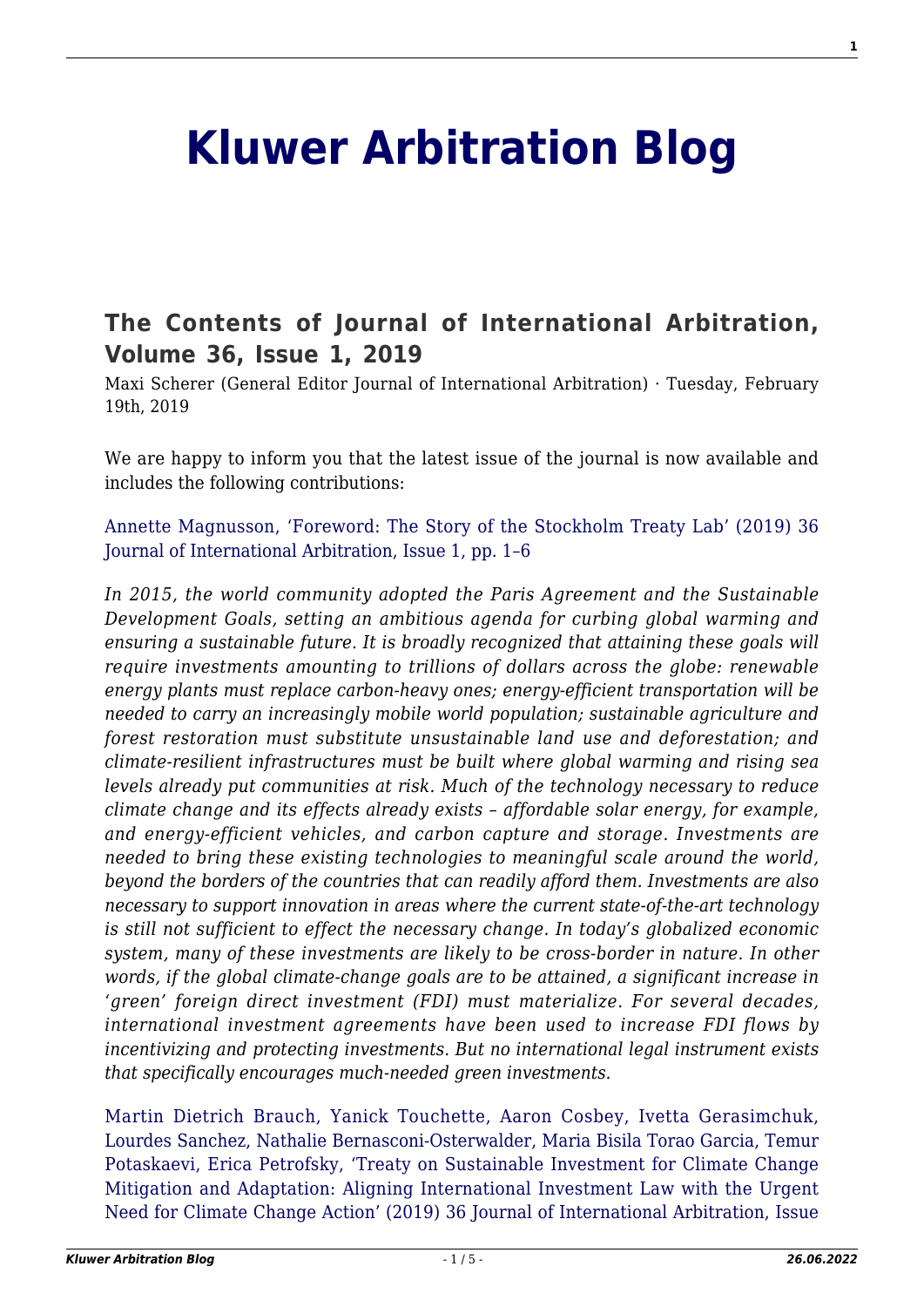## [1, pp. 7–35](http://www.kluwerlawonline.com/preview.php?id=JOIA2019002)

*The climate change mitigation and adaptation objectives set by the Paris Agreement under the United Nations Framework Convention on Climate Change (UNFCCC) and the broader Sustainable Development Goals (SDGs) under the Agenda 2030 create a need for an unprecedented shift from carbon-intensive to low-carbon investment projects. Investment and the legal regimes that govern it—including international investment law—are critical to this shift. To accelerate it, the authors propose the Treaty on Sustainable Investment for Climate Change Mitigation and Adaptation. One of the winners of the Stockholm Treaty Lab competition, the treaty has three building blocks: (1) encouraging Sustainable Investments; (2) discouraging Unsustainable Investments and eliminating new Unsustainable Investments; and (3) ensuring a just transition to sustainable and low-carbon economies and societies. It allows states to indicate, in schedules to the annexes of the treaty, which sectors will be defined as Sustainable or Unsustainable Investments. It protects and signals policy support for Sustainable Investments, while denying treaty-based procedural rights to Unsustainable Investments and committing states to agree on modalities and timelines for phasing out incentives for Unsustainable Investments, such as fossil fuel subsidies. It includes investor obligations and provides access to justice to individuals and communities through an accountability mechanism.*

[Paula Henin, Jessica Howley, Amelia Keene, Nicola Peart, 'Innovating International](http://www.kluwerlawonline.com/preview.php?id=JOIA2019003) [Investment Agreements: A Proposed Green Investment Protocol for Climate Change](http://www.kluwerlawonline.com/preview.php?id=JOIA2019003) [Mitigation and Adaptation' \(2019\) 36 Journal of International Arbitration, Issue 1, pp.](http://www.kluwerlawonline.com/preview.php?id=JOIA2019003) [37–70](http://www.kluwerlawonline.com/preview.php?id=JOIA2019003)

*This article describes a proposal for a new Green Investment Protocol for the Encouragement, Promotion, Facilitation, and Protection of Investments in Climate Change Mitigation and Adaptation ('Green Investment Protocol' or 'Protocol'), which aims to incentivize foreign investment in climate change adaptation and mitigation so as to help achieve the targets set out in the Paris Agreement.*

[Silke Noa Elrifai, Simon R. Sinsel, Maya Hennerkes, Hans Rusinek, 'A Model](http://www.kluwerlawonline.com/preview.php?id=JOIA2019004) [Multilateral Treaty for the Encouragement of Investment in Climate Change](http://www.kluwerlawonline.com/preview.php?id=JOIA2019004) [Mitigation and Adaptation' \(2019\) 36 Journal of International Arbitration, Issue 1, pp.](http://www.kluwerlawonline.com/preview.php?id=JOIA2019004) [71–94](http://www.kluwerlawonline.com/preview.php?id=JOIA2019004)

*The Paris Agreement sets out to limit global warming to below 2°C, yet the pathway to reach that goal is unclear. This specifically applies to the mobilization of investment for climate change mitigation and adaptation. One way to mobilize foreign investments is to create a favourable investment climate with the help of multilateral investment treaties. In this article, a model treaty is proposed to considerably increase climate-friendly investments while maintaining regulatory flexibility for signatory states. Building on Design Thinking principles, key challenges for the success of such a treaty are identified and provisions are crafted incorporating feedback from twentyfive experts from finance, policy, and legal domains. The proposal addresses four key challenges: (1) define climate change mitigation and adaptation investments; (2) decrease the barrier of limited access to capital due to perceived and actual risks; (3) combat insufficient investor trust in long-term contracts; and (4) retain states' ability*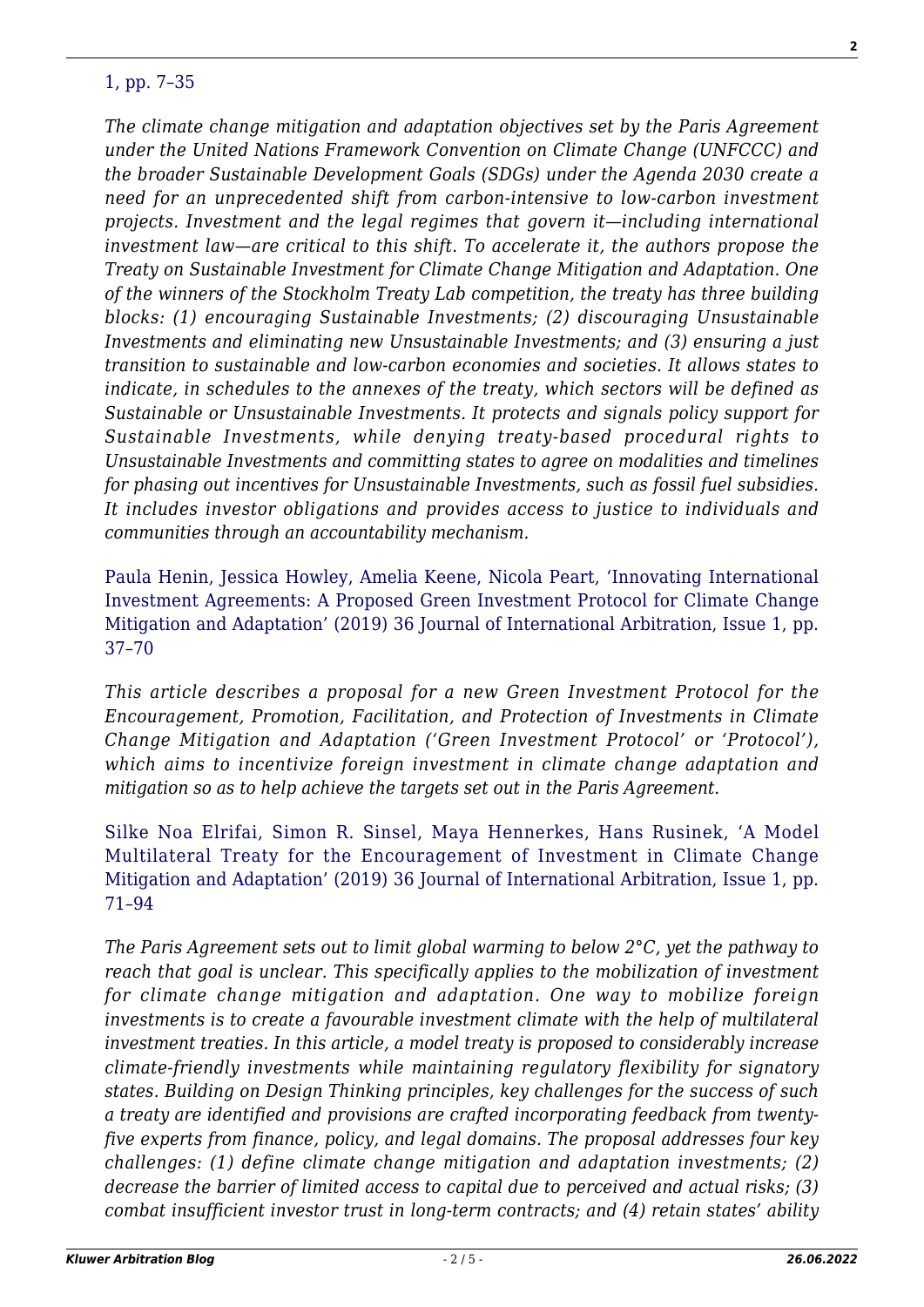*to regulate. The treaty proposal addresses these challenges by proposing*, inter alia, *a definition for mitigation and adaptation investments that establishes a link to the Nationally Determined Contributions under the Paris Agreement, an innovative financing mechanism, a conversion of host country subsidies to investment grants, and a performance verification using latest distributed ledger technology.*

[Daniel Magraw, Leila Chennoufi, Krycia Cowling, Charles Di Leva, Jonathan Drimmer,](http://www.kluwerlawonline.com/preview.php?id=JOIA2019005) [Chiara Giorgetti, Young Hee Lee, Jan Low, Kendra Magraw, Steve Mccaffrey, Grace](http://www.kluwerlawonline.com/preview.php?id=JOIA2019005) [Menck Figueroa, Sergio Puig, Anabella Rosemberg, 'Model Green Investment Treaty:](http://www.kluwerlawonline.com/preview.php?id=JOIA2019005) [International Investment and Climate Change' \(2019\) 36 Journal of International](http://www.kluwerlawonline.com/preview.php?id=JOIA2019005) [Arbitration, Issue 1, pp. 95–134](http://www.kluwerlawonline.com/preview.php?id=JOIA2019005)

*Mitigating and adapting to the extraordinary threats posed by climate change will require dynamic responses across all elements of human society. Governments face urgent, unprecedented challenges in this regard, including with respect to regulating foreign investment. The international investment regime was not designed to take account of this reality, however, either substantively or with respect to the settlement of disputes. This article proposes a new approach to foreign investment regulation designed to rectify this systemic failure, in the form of an innovative bilateral investment treaty drafted by a multidisciplinary team of internationally renowned experts. The approach proposes a balanced, reciprocal set of obligations for both investors and host states consistent with the Paris Agreement. To incentivize transformation, moreover, the article argues for investment treaties that demand good governance by investors, establish sufficient policy space for host states (via a sectoral approach that specifically addresses areas such as climate change, water, agriculture, human rights, indigenous peoples and public health), and adopt a flexible, fair, accountable and transparent approach to dispute settlement, including enhanced standards for arbitrators and a Code of Ethics—among other innovations.*

[Christopher Campbell , Coimbra Trigo Ana, 'A Vision for Green Foreign Direct](http://www.kluwerlawonline.com/preview.php?id=JOIA2019006) [Investment: Proposals for an Investor-State Collaborative Effort' \(2019\) 36 Journal of](http://www.kluwerlawonline.com/preview.php?id=JOIA2019006) [International Arbitration, Issue 1, pp. 135–160](http://www.kluwerlawonline.com/preview.php?id=JOIA2019006)

*Time is of the essence. With each passing day, the options and alternatives available to the peoples of the world to stem the tide of man-made destruction to the Earth are steadily disappearing. The Stockholm Treaty Lab challenged professionals from various disciplines to imagine and design strategies to mitigate and reduce the detrimental impact of human beings upon the planet. This article reflects the culmination of thought processes and ideas of one the participating teams.*

*The team drafted a legal instrument within the currently existing U.N. infrastructure, and included a number of aspects advocating for its widespread adoption, seeking to incentivize parties with the power to effect environmentally sound change to be more active. Economists, business consultants, lawyers, and scientist sought to find solutions to three man-made issues, namely (1) food waste, (2) deforestation, and (3) lack of renewable energies. Each of these three categories represent a major exacerbating force upon climate change, yet are areas that could be drastically affected with cooperation among states and investors. Within each category, both general policies and specific solutions/incentives are outlined. Further, dispute*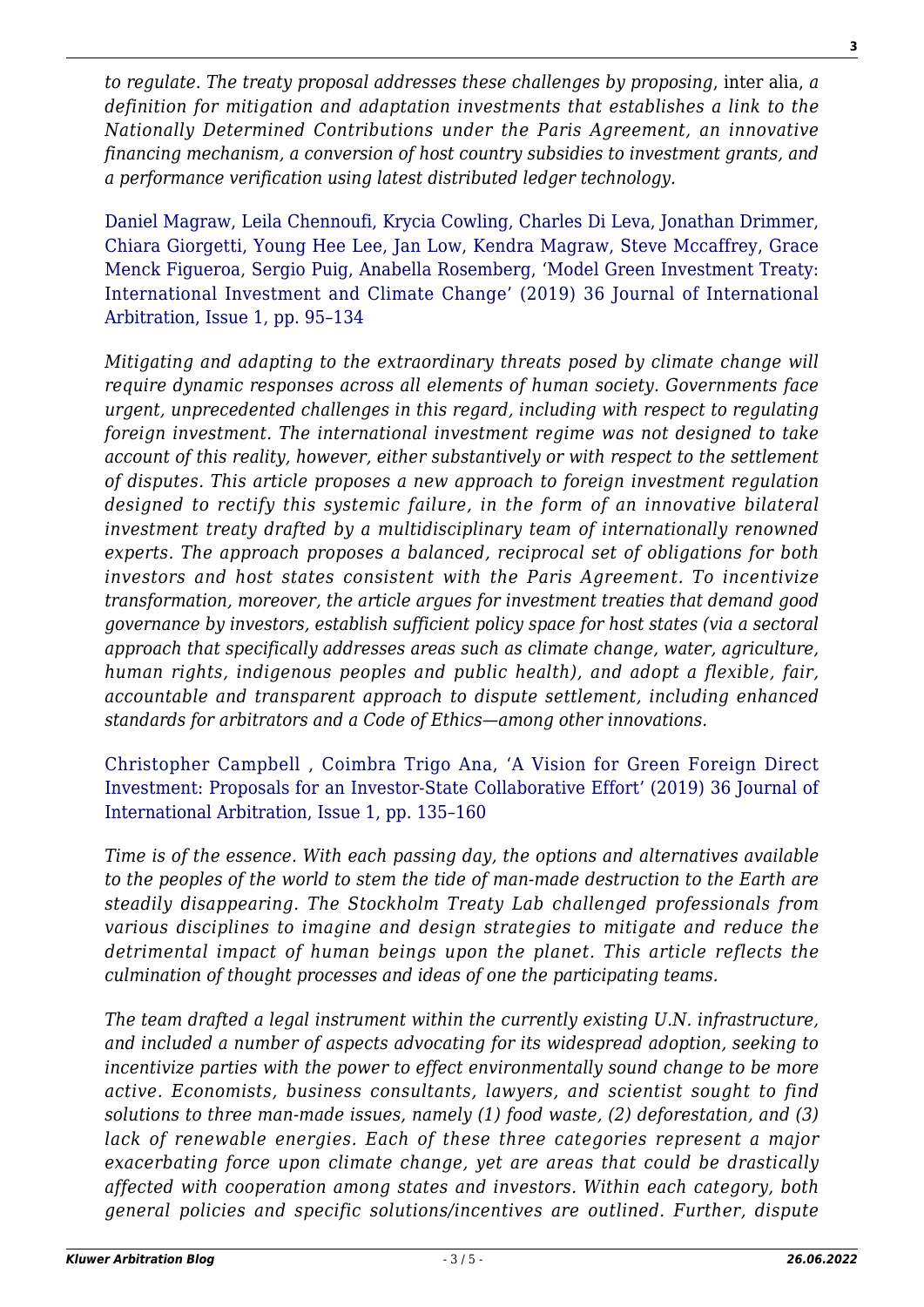*resolution mechanisms and the imagined economic impact for investors financing these initiatives are discussed. It is the belief of the team that the problems considered by the article have little chance of being effectively addressed unless there is widespread cooperation, thus it is hoped that articles like this one can be the catalyst for that change.*

[José Rafael Mata Dona, 'Stockholm Convention on the Use of Blockchain to Boost](http://www.kluwerlawonline.com/preview.php?id=JOIA2019007) [Climate Action' \(2019\) 36 Journal of International Arbitration, Issue 1, pp. 161–170](http://www.kluwerlawonline.com/preview.php?id=JOIA2019007)

*This article examines an innovative junction between international investment law and climate change law with the potential to increase foreign investment in climate change mitigation and adaptation. In particular, it explores the use of Blockchain (1) as a climate change investment vehicle, (2) in the collection of evidence of emission reduction compliance and (3) in the implementation of a Carbon Tax. Finally, it analyses the possibility to incorporate those three Blockchain applications to the network of already existing International Investment Agreements (IIAs) and describes a new role arbitration can play in the resolution of new type of claims.*

*To make sure you do not miss out on regular updates from the Kluwer Arbitration Blog, please subscribe [here](http://arbitrationblog.kluwerarbitration.com/newsletter/). To submit a proposal for a blog post, please consult our [Editorial Guidelines.](http://arbitrationblog.kluwerarbitration.com/editorial-guidelines/)*

## **Profile Navigator and Relationship Indicator**

Offers 6,200+ data-driven arbitrator, expert witness and counsel profiles and the ability to explore relationships of 13,500+ arbitration practitioners and experts for potential conflicts of interest.

[Learn how](https://www.wolterskluwer.com/en/solutions/kluwerarbitration/practiceplus?utm_source=arbitrationblog&utm_medium=articleCTA&utm_campaign=article-banner) **[Kluwer Arbitration Practice Plus](https://www.wolterskluwer.com/en/solutions/kluwerarbitration/practiceplus?utm_source=arbitrationblog&utm_medium=articleCTA&utm_campaign=article-banner)** [can support you.](https://www.wolterskluwer.com/en/solutions/kluwerarbitration/practiceplus?utm_source=arbitrationblog&utm_medium=articleCTA&utm_campaign=article-banner)